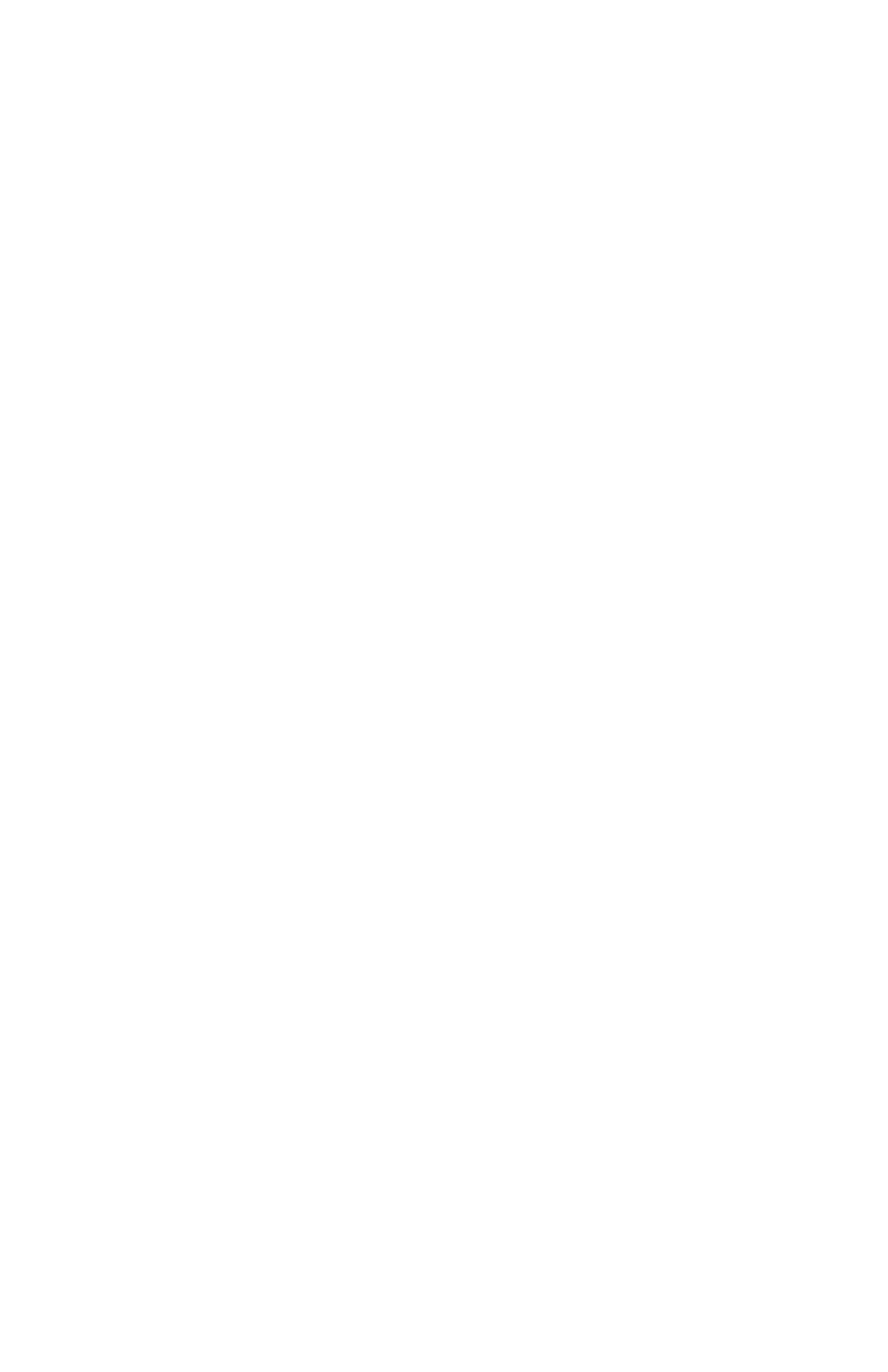# Facilities

**Founder's Hall** can accommodate wedding receptions of up to 500 guests.

- Rental Fee please call for current fee amount; Use of stage at an additional fee.
- Rental Fee includes: Setup and Tear down of the tables and chairs, removal of trash and heating/ac.
- A \$1200.00 deposit will be required at the time of booking to secure a date. This deposit is non-refundable.
- All meals \$15.95 and above include china, flatware, stemware, white tablecloths, napkins and skirting.
- Sauder Village Catering offers a variety of menu options. No outside food or beverages are permitted in Founder's Hall.
- A Sauder Village Audio Technician is required for all events using the Sauder Village Sound System. A fee is charged for the first 4-hour time period with an additional charge per hour thereafter. D.J. Service not provided by Sauder Village Audio Technician.
- All items on this menu are subject to a 15% service charge and all applicable sales tax.
- Sauder Village is a completely smoke-free facility. Smoking is allowed only outside the buildings.
- Due to fire regulations, we do not allow candles/open flames of any kind for decorations or any other use. Battery operated candles are permitted.
- The use of confetti or "sprinkle decorations" is prohibited.

### Dance Floor Rental:

| $27'$ x $27'$                    | $18' \times 18'$ |
|----------------------------------|------------------|
| $24' \times 24'$                 | $15' \times 15'$ |
| $21' \times 21'$                 |                  |
| 3' x 3' panels (81 panels total) |                  |

## Additional Services:

Cake cutting service is available for \$100.00. This will include cutting of cake, napkins, plates, forks.

1 *All food & beverage items on the menu are subject to 15% service charge and all applicable sales tax. All pricing subject to change until confirmed on a signed contract, 10/9/2020 containing the menu selection.*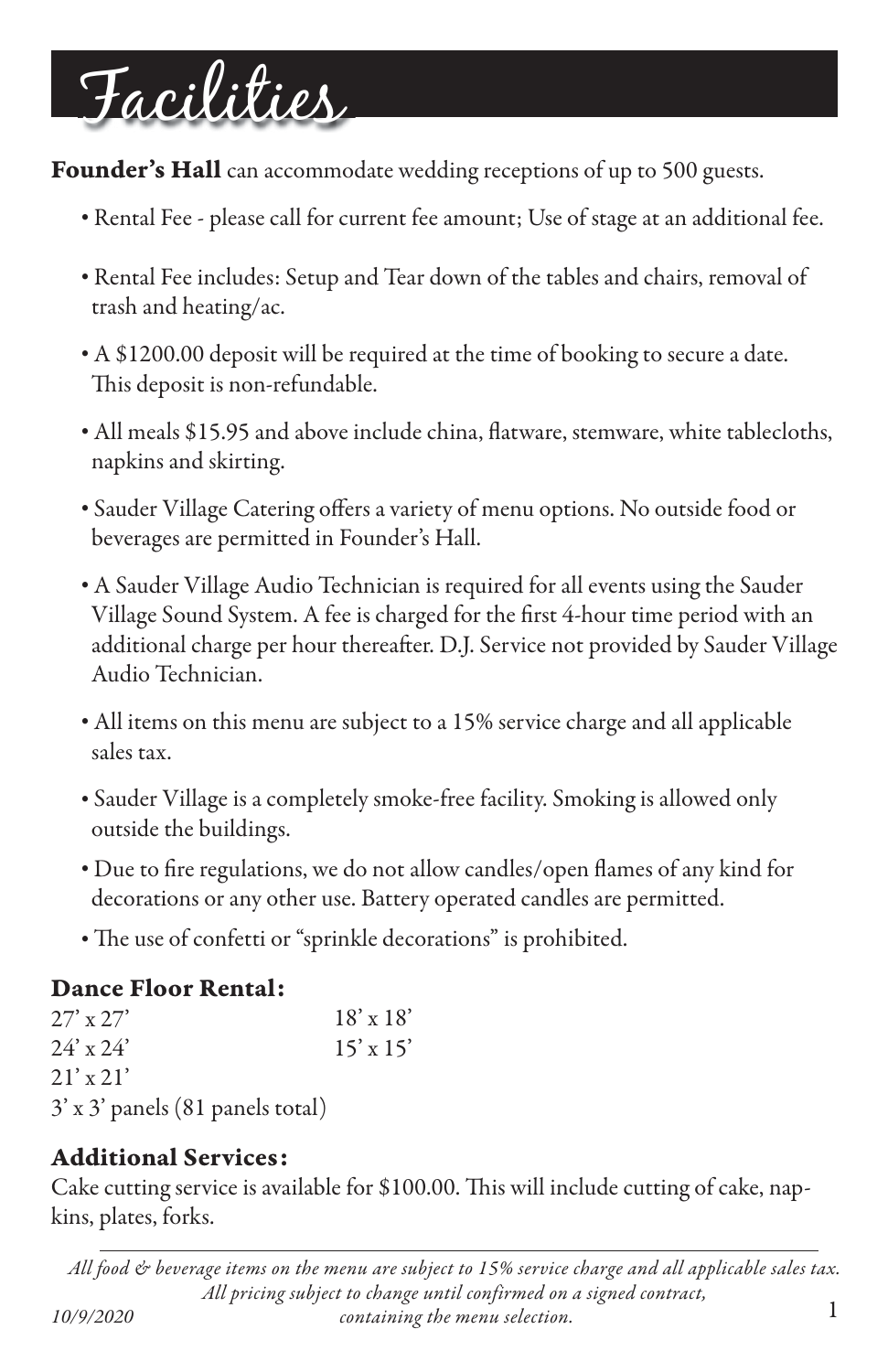

Hot Appetizers *(Priced per 100 pieces)* Baked Brie in Puff Pastry & French Bread Parmesan Spinach Artichoke Dip & French Bread Bacon Wrapped Water Chestnuts *(Plain or BBQ)* Meatballs *(BBQ or Stroganoff)* Vegetable Cheese Stuffed Mushrooms Italian Sausage Cheese Stuffed Mushrooms Loaded Tater Tots *(Bacon, Cheddar Cheese, Green onion, with Sour Cream)* Spanokopita (Spinach and Cheese stuffed Phyllo dough) Mini Beef Wellingtons

Cold Appetizers *(Serves Approx. 50 People)* Tomato Basil Bruschetta & French Bread Cheese Cubes & Crackers *(Cheddar, Brick & Pepper Jack)* Cheese Ball & Crackers Spinach Dip *(Served in a Bread Bowl)* Vegetable Tray & Dip Shrimp Bowl *(Cocktail Sauce & Lemons; 100 pcs.)* Fresh Fruit Tray with a Cream Cheese Dip Caprese Salad Platter *(Tomatoes, Fresh Mozzarella, Basil and Balsamic reduction)*

Carving Stations *(Serves Approx. 50 People, Available upon Request)* Beef, Turkey, Pork or Ham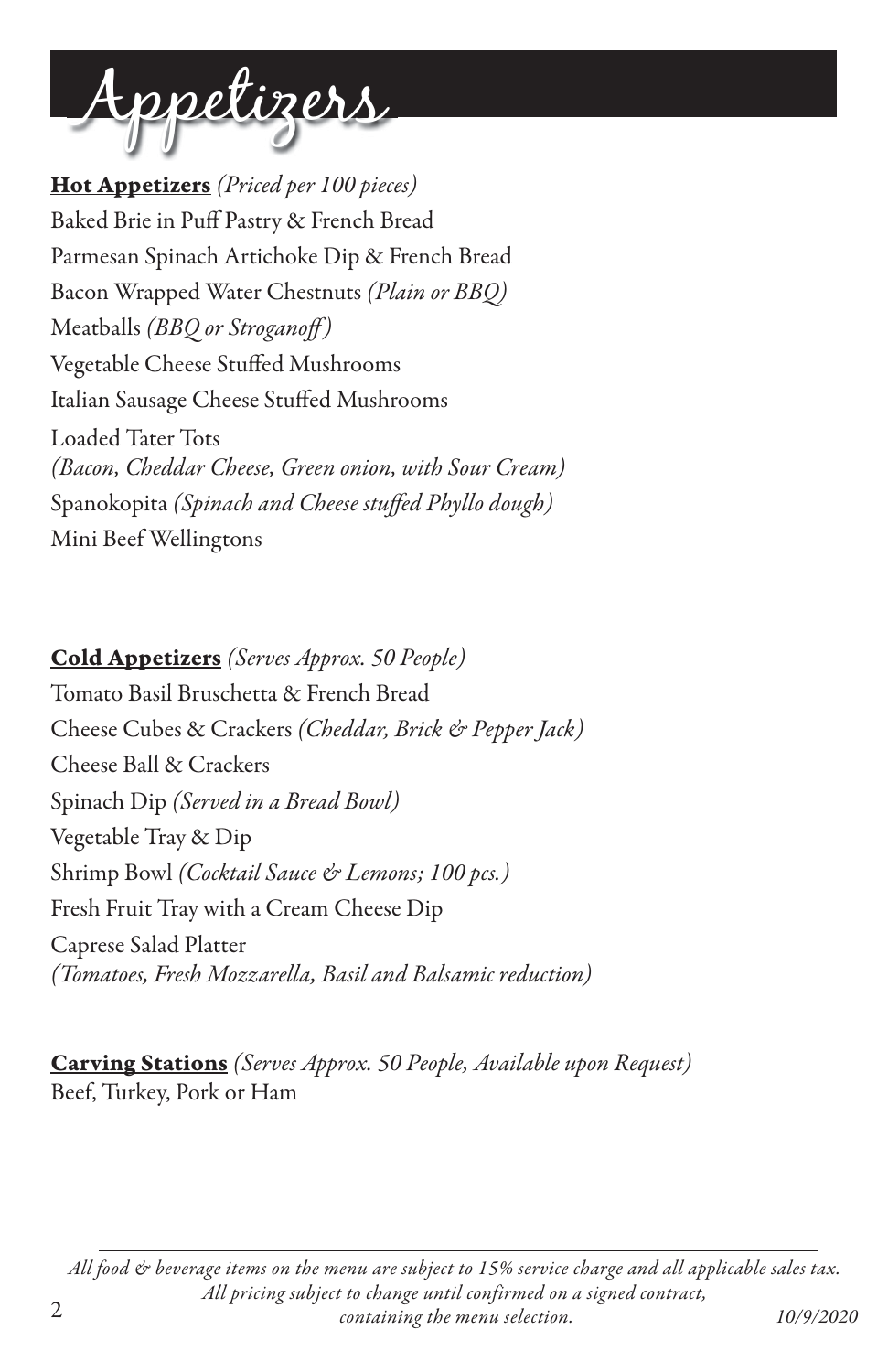

Additional Snacks Mixed Nuts Party Mix Potato Chips & Dip Pretzels Homemade Chips and Dip *(Original or BBQ with French Onion or Ranch Dip)* 



## **One Meat Buffet**

*Groups of 30 or more. Served on china.*

Dinners include ONE entree selection a One Vegetable, One Salad, One Starch, Doughbox Dinner Rolls, Coffee, Iced Tea and Lemonade. See page 4 for side options.

Grilled Chicken - *choice of sauce, see page 4 for sauce options* Hand Breaded Chicken Breast - *choice of sauce, see page 4 for sauce options* Roasted Pork Loin *(choice of Gravy or Cherry Balsamic Sauce)* Smoked Pulled Pork *(Homemade Sweet BBQ Sauce and Carolina Gold BBQ Sauce on the side)*

Smoked Chicken Quarters *(Homemade Sweet BBQ Sauce and Carolina Gold BBQ Sauce on the side)*

## Pasta Buffet

Fettuccini Alfredo, Penne with Marinara Sauce with Toppings: Diced Chicken, Meatballs and Parmesan Cheese. Served with One Side Salad, One Vegetable and Garlic Bread. *Maximum of 250 people.*

*All food & beverage items on the menu are subject to 15% service charge and all applicable sales tax. All pricing subject to change until confirmed on a signed contract, 10/9/2020 containing the menu selection.* 3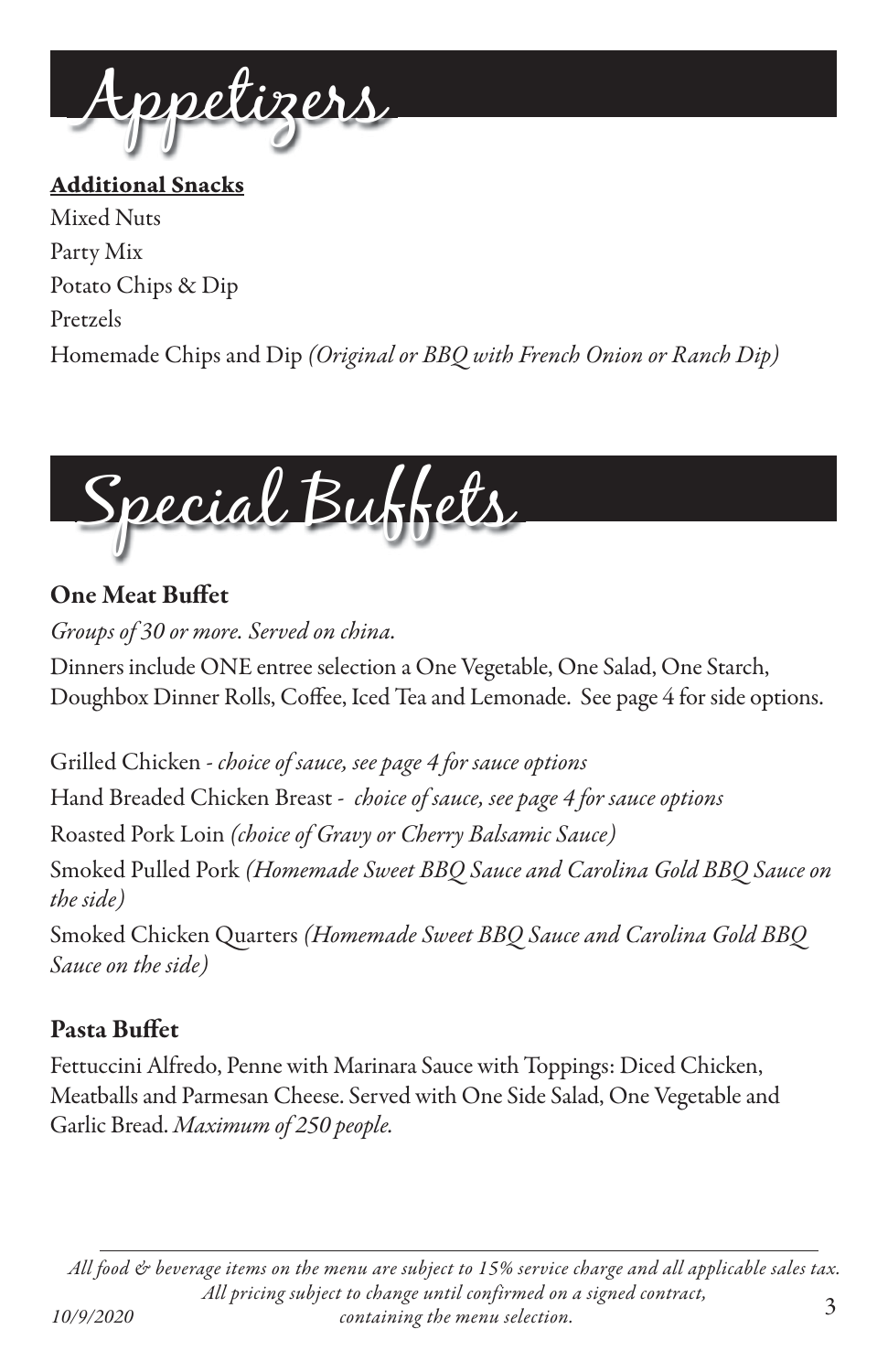## Buffet /Family Style Dinner Selections

## Buffet or Served Family Style\*

*Groups of 30 or more.*

Dinners include ONE selection from the Entrée A list and ONE selection from the Entrée B list.

The Two Entrées are Served with the following sides and beverages: One Vegetable\*, One Salad\*, One Starch\*, Doughbox Rolls or Garlic Bread, Butter, Coffee, Lemonade and Iced Tea. *\*See page 5 for side options*.

## Entrée A Selections

(Choose One): Swiss Steak Roast Beef Turkey Baked Ham Roasted Pork Loin with Gravy Barn Chicken *(parties under 250 guests)* Smoked Pulled Pork Smoked Brisket *- upcharge per person* Smoked Ribs *- upcharge per person*

### Entrée B Selections

(Choose One): Grilled or Hand Breaded Chicken Breast *Choice of Sauce:* 

> *Italian BBQ Teriyaki Pesto Mornay Cream Roasted Mushroom and Herb Cream Cherry Balsamic Bacon Parmesan Cream*

Chicken Cordon Bleu Cheese Manicotti Marinara Vegetable Lasagna Alfredo Lemon Pepper Tilapia Parmesan Herb Breaded Tilapia

\*Family Style - each dish is served on platters or in large bowls to be passed around from person to person.

*All food & beverage items on the menu are subject to 15% service charge and all applicable sales tax. All pricing subject to change until confirmed on a signed contract, containing the menu selection. 10/9/2020* 4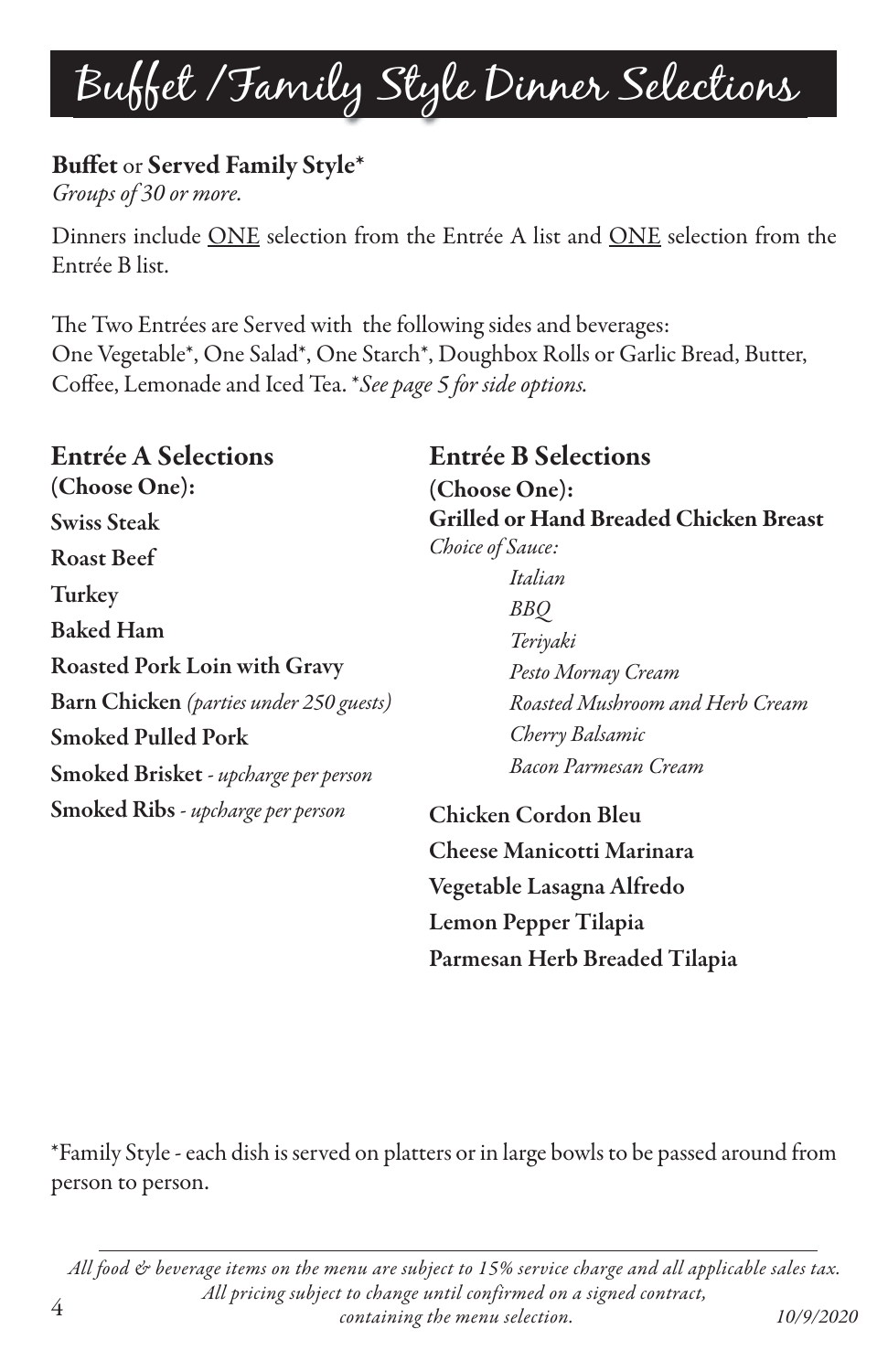## Buffet /Family Style Dinner Selections

## Side Offerings: Vegetable Options

Corn Peas Baby Carrots Green Beans with Onion & Bacon

#### Starch Options

Rice Pilaf Roasted Red Skin Potatoes Au Gratin Potatoes Mashed Potatoes & Gravy Baked Potatoes with Butter & Sour Cream Homemade Macaroni & Cheese

#### Vegetable Blend Options

California - Broccoli, Cauliflower, Carrots Sicilian - Whole Green Beans, Carrots, Cauliflower, Red & Yellow Peppers Riviera - Whole Green Beans, Whole Yellow Beans, Baby Carrots Northwest - Broccoli, Green Beans, Yellow Beans, Carrots, Yellow Carrots, Red Peppers Normandy - Broccoli, Cauliflower, Carrots, Zucchini, Yellow Squash

#### Salad Options

Tossed Salad - Lettuce Mix of Iceberg, Romaine, Carrots & Red Cabbage. Served with toppings of Tomato, Cucumber, Croutons and choice of Two Dressings

Spinach - Traditional toppings of Chopped Eggs, Bacon, Red Onion and choice of Two Dressings

Caesar - Romaine Lettuce, Parmesan Cheese, Croutons with Caesar Dressing and choice of One Additional Dressing

Mixed Greens - Lettuce Mix of Iceberg, Romaine, Spinach, Carrots & Red Cabbage. Served with Bell Peppers, Cheese Blend, Croutons and choice of Two Dressings

#### Salad Dressings

*(choice of 2 per meal)* Caesar **French** Italian Poppy Seed Thousand Island Raspberry Vinaigrette Ranch Fat Free Ranch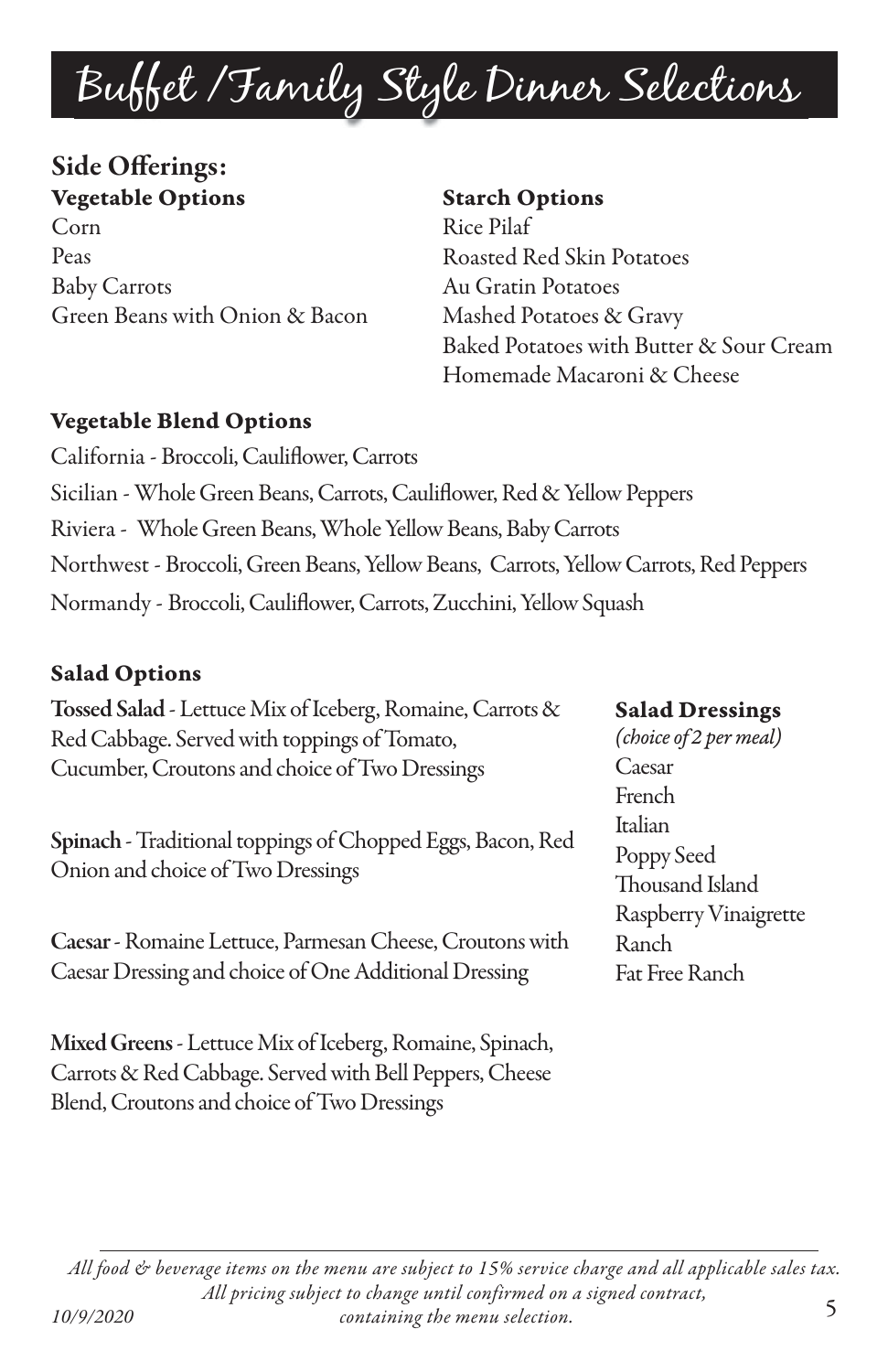

*All Entrée's are served Plated on China. Groups of 30 - 250 guests.* All Entrée's include choice of Starch, Vegetable, Salad & Doughbox Dinner Rolls as well as coffee, iced tea and lemonade.

#### Grilled Chicken Breast Entrées

| Italian         | Roasted Mushroom and Herb Cream |
|-----------------|---------------------------------|
| <b>BBQ</b>      | Pesto Mornay Cream              |
| Teriyaki        | Bacon Parmesan Cream            |
| Cherry Balsamic | Honey Pecan Crusted             |

#### Beef Entrées

Slow Roast Beef Pot Roast Slow roasted in its natural juices.

#### Prime Rib

Roasted Boneless Beef Rib served with AuJus & Horseradish Sauce

Top Sirloin (6 oz.)

#### Pork Entrées

Pork Tenderloin Slices of Pork Tenderloin with Bourbon Glaze or Cherry Balsamic Sauce

#### Fish Entrées

Grilled Salmon Salmon Fillet finished with a Sun Dried Tomato Butter, Orange Bourbon Sauce or Cedar Smoked with Maple Ginger Glaze

#### Vegetarian Entrée

Portabello Mushroom Stuffed with Wild Rice

#### Combination Platters

Beef and Chicken Breast *(petite sirloin) (please choose one selection from the Chicken Entrées)* 

Beef and Fish Entrée *(petite sirloin) (please choose one selection from the Fish Entrées)* 

*All food & beverage items on the menu are subject to 15% service charge and all applicable sales tax. All pricing subject to change until confirmed on a signed contract, containing the menu selection. 10/9/2020* 6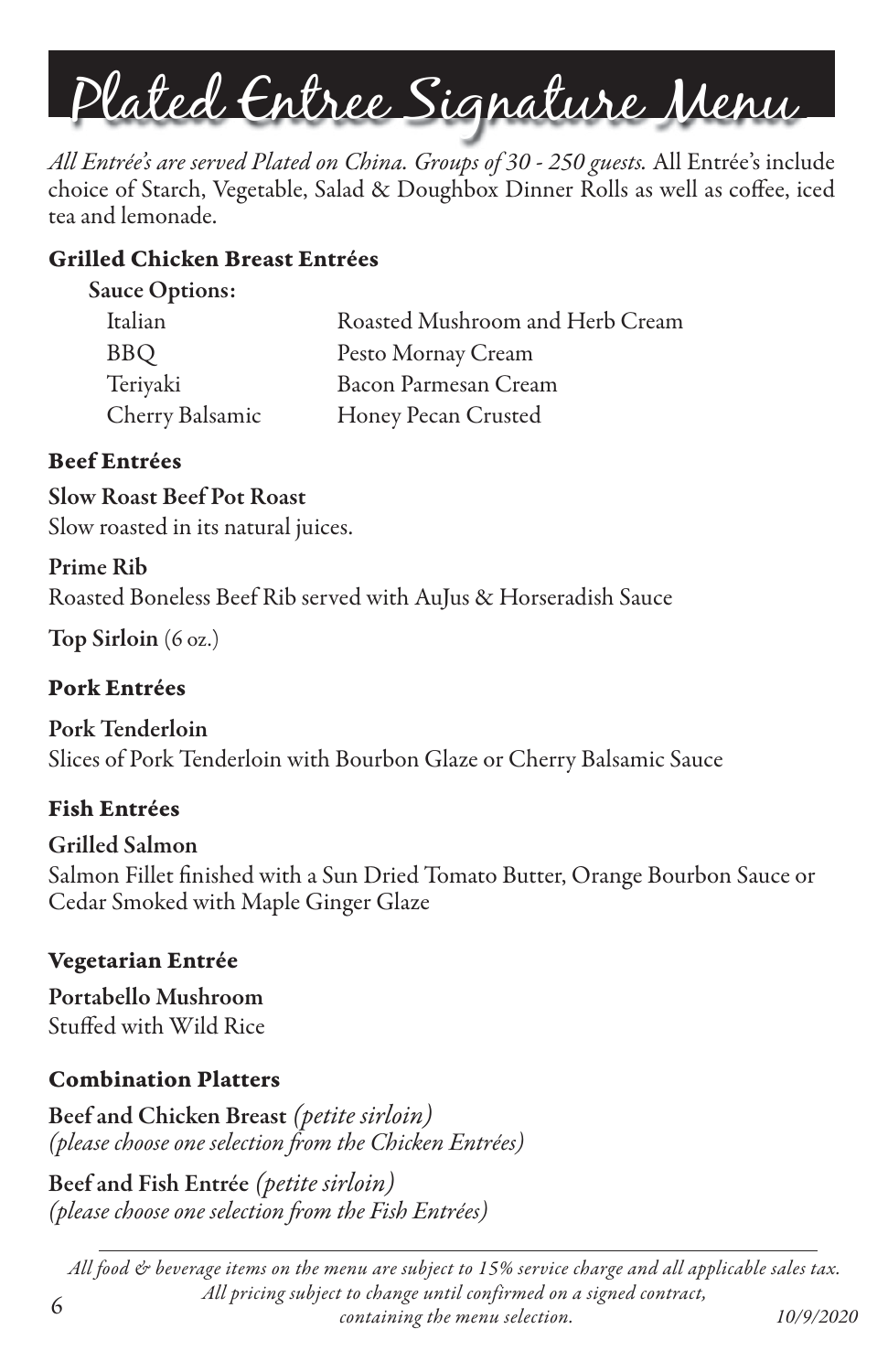## Plated Entree Signature Menu, cont.

## Plated Side Offerings:

#### Vegetable Options

Asparagus Baby Carrots with tops Rainbow Carrots Broccoli Broccolini Green Beans with Bacon and Onion

#### Starch Options

Rice Pilaf Roasted Red Skins Mashed Potatoes & Gravy Au Gratin Potatoes Baked Potatoes with Butter & Sour Cream

### Salad Options

Tossed Salad - Lettuce Mix of Iceberg, Romaine, Carrots & Red Cabbage. Served with toppings of Tomato, Cucumber, Croutons and choice of Two Dressings

Spinach - Traditional toppings of Chopped Eggs, Bacon, Red Onion and choice of Two Dressings

Caesar Wedge - Petite Romaine wedge, Shaved Parmesan, Croutons and Caesar Dressing

Mixed Greens - Lettuce Mix of Iceberg, Romaine, Spinach, Carrots & Red Cabbage. Served with Bell Pepperss, Cheese Blend, Croutons and choice of Two Dressings

#### Salad Dressings

*(choice of 2 per meal)* Caesar French Italian Poppy Seed Thousand Island Raspberry Vinaigrette Ranch Fat Free Ranch

#### Desserts . . . . *additional charge per person*

Assorted Doughbox Pies Assorted Doughbox Doughnuts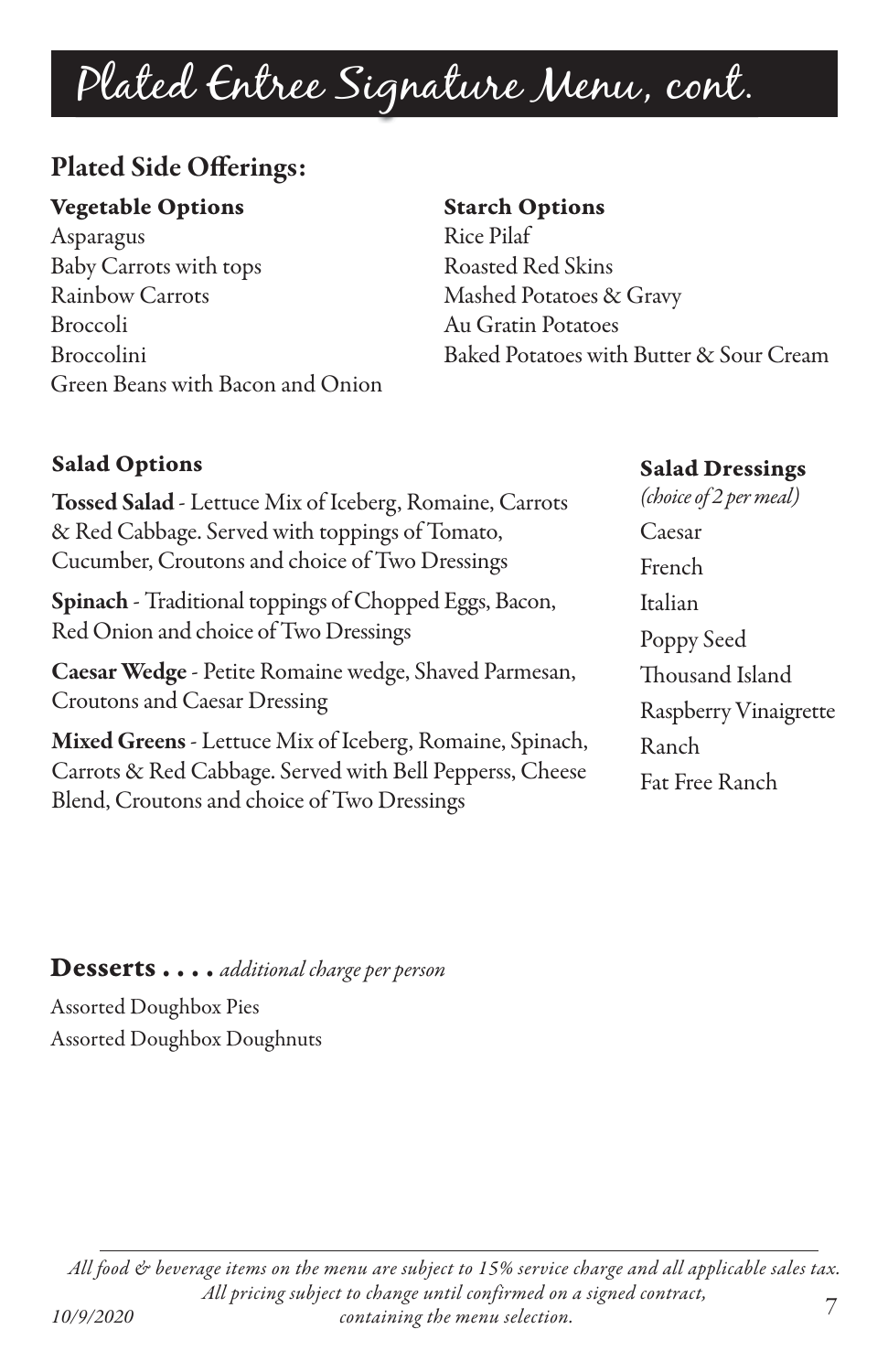

## Alcoholic Beverages

*A bartender fee of \$100.00 for up to 5 hours applies on each bar, an additional hour may be added for a \$75.00 per bartender fee (maximum 6 hours-Bar service to end no later*  than 11:00pm). For each 100 guests one bartender is recommended to efficiently serve *your guests. When there is a bar, we offer Pepsi fountain pop service at \$1.00 per guest* based on your final guest count.

Host Corkage Bar - A count of open bottles and kegs would be added to the event bill. Host Tally Bar – A count of each type of drink would be added to the event bill. Cash Bar - Price per drink, paid for by the guest at time of ordering.

#### Beer & Wine

Domestic Beer *(12 oz bottle)* 16 gallon Keg *(165-12 oz servings)* Choices: Budweiser, Bud Light, Coors Light, Miller Lite, Yuengling Lager *Restocking fee per untapped keg ordered.*

Premium Beer *(12 oz bottle)*  Choices: Corona, Corona Lite (some premium beers available by the keg)

Woodbridge Wine . . . . . . . . . . . . . . . . . . . . . . . . . . . . . . . . . . by glass or bottle - 750 ml bottle Choices: Cabernet Sauvignon, Chardonnay, Merlot, Pinot Grigio, Moscato

Knotty Vines - NW Ohio Winery ................... by glass or bottle - 750 ml bottle Signature Knotty Red or White & Knaughty Blush

*Additional wines available special order by the case.*

Champagne *(750 ml bottle)* Sparkling Asti Spumanti

Champagne Punch *(gallon)*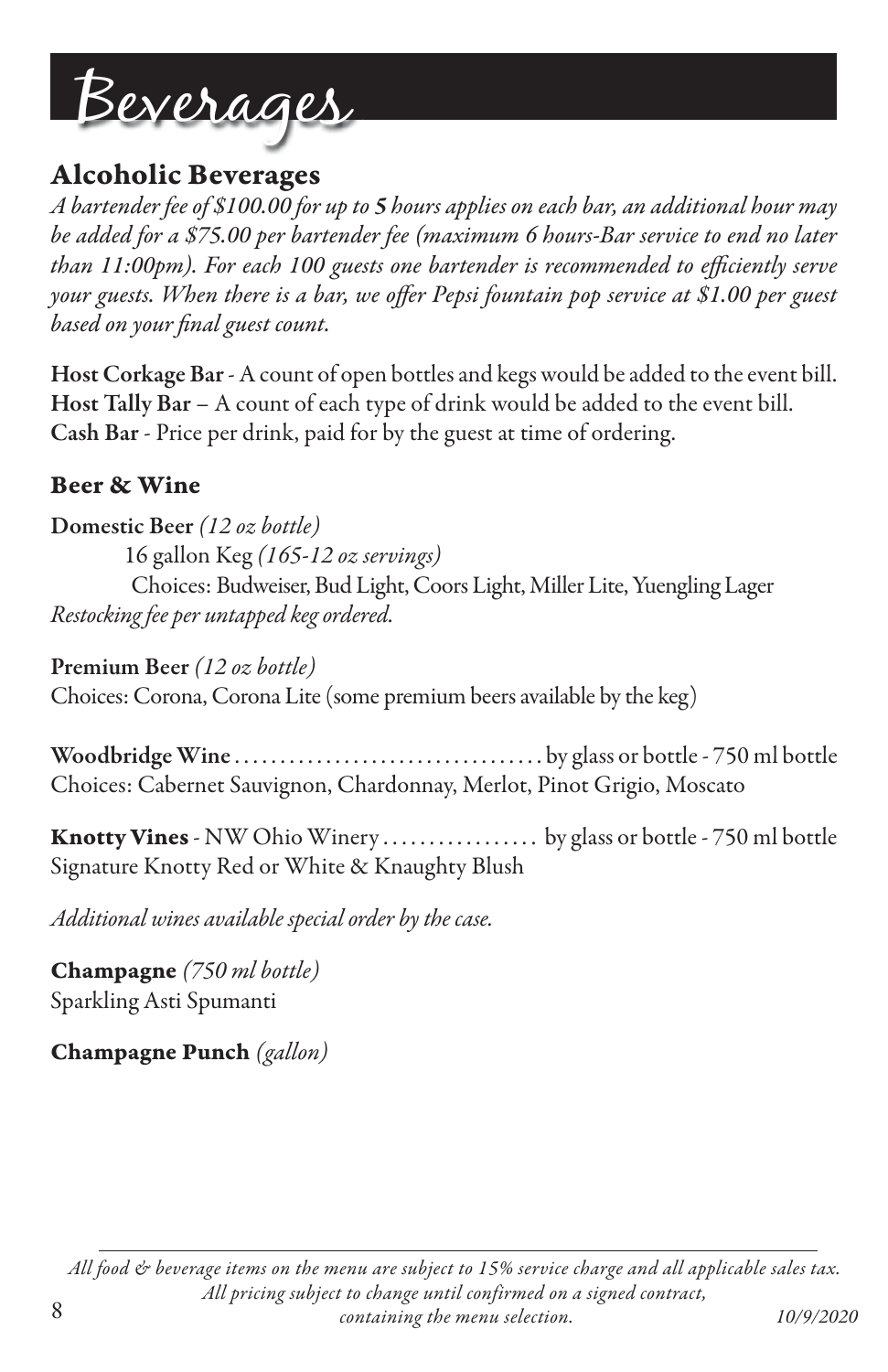

Non-Alcoholic Beverages Pepsi Products *(12 oz can)* Bottled Water *(16.9 oz)* Bottled Juices *(10 oz)* Complete Coffee Service (Regular, Decaf, Hot Tea) Coffee (Regular & Decaf) Lemonade *(min. 2 gallons)* Iced Tea *(min. 3 gallons)* Punch Sparkling Non-Alcoholic white grape *(750 ml bottle)*

## Liquor/Spirits

| Choices: Bacardi Rum, Jack Daniels Whiskey, Jim Beam Bourbon, Smirnoff Vodka, |  |
|-------------------------------------------------------------------------------|--|
| Captain Morgan Rum, Seagram's Bourbon, Amaretto, Schnapps and Kahlua          |  |